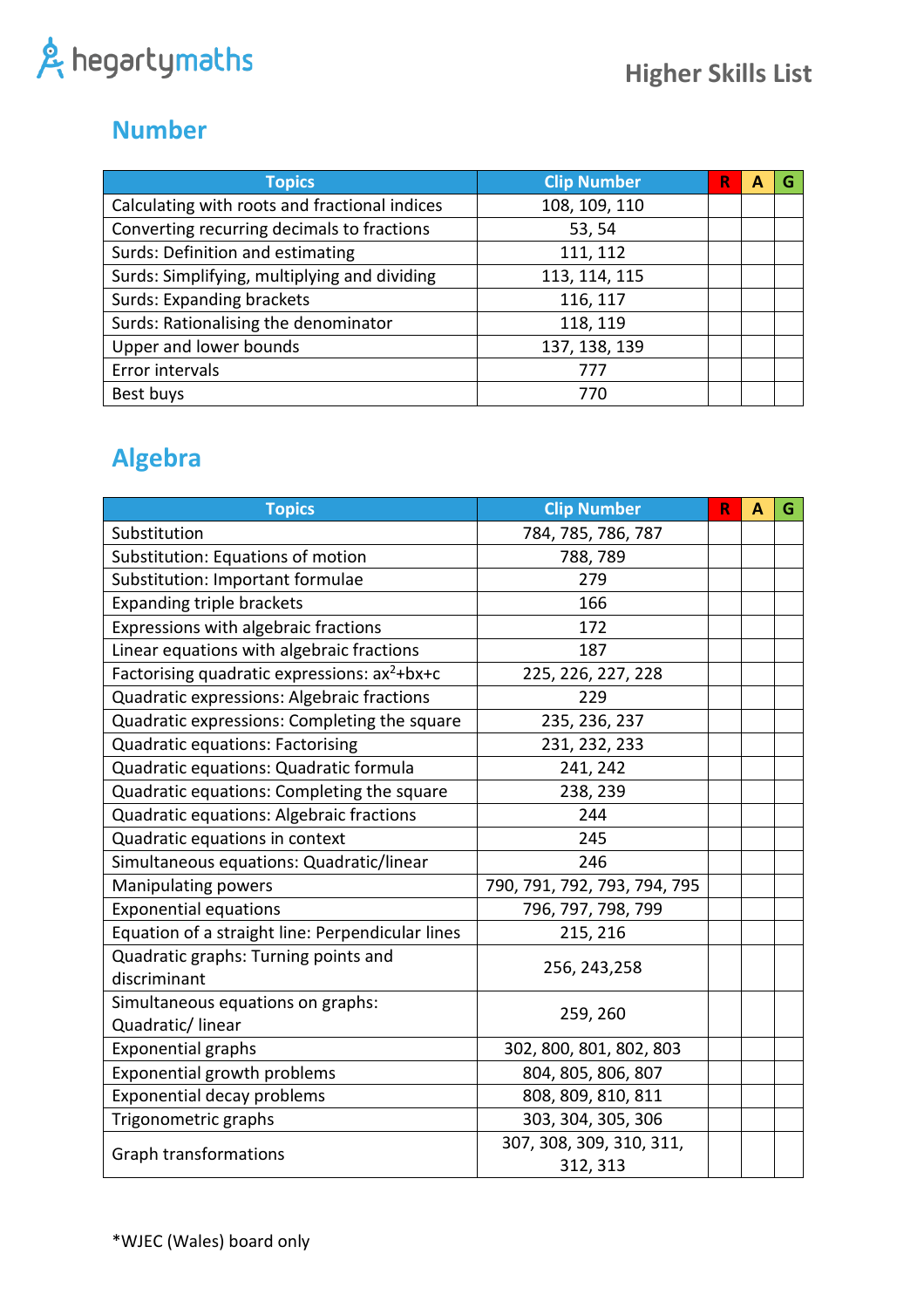### **Algebra (continued)**

| <b>Topics</b>                         | <b>Clip Number</b>           | R | А | G |
|---------------------------------------|------------------------------|---|---|---|
| Speed-time graphs                     | 881, 882, 883, 884, 885, 886 |   |   |   |
| Rate of change graphs                 | 894, 895, 896                |   |   |   |
| Estimating gradient from a curve      | 887, 888, 889, 890           |   |   |   |
| Estimating area under a curve         | 891, 892, 893                |   |   |   |
| Equation of a circle                  | 778, 779, 314, 315, 316, 317 |   |   |   |
| Circles and straight lines            | 318, 319, 320                |   |   |   |
| Linear inequalities as graph regions  | 273, 274, 275, 276           |   |   |   |
| Quadratic inequalities                | 277                          |   |   |   |
| <b>Function notation</b>              | 288, 289                     |   |   |   |
| Domain and range of functions         | 290, 291, 292                |   |   |   |
| Composite functions                   | 293, 294                     |   |   |   |
| <b>Inverse functions</b>              | 295, 296                     |   |   |   |
| <b>Functions: Problem solving</b>     | 297                          |   |   |   |
| Other sequences: Recurrence relations | 262                          |   |   |   |
| Quadratic sequences                   | 247, 248, 249, 250           |   |   |   |
| Trial and improvement*                | 321                          |   |   |   |
| Iteration and numerical methods       | 322, 323                     |   |   |   |
| Proof and counter-examples            | 324                          |   |   |   |
| Direct algebraic proof                | 325, 326, 327                |   |   |   |

### **Ratio, proportion and rates of change**

| Topics                       | <b>Clip Number</b> |  |  |
|------------------------------|--------------------|--|--|
| Algebraic direct proportion  | 344, 345           |  |  |
| Algebraic inverse proportion | 347                |  |  |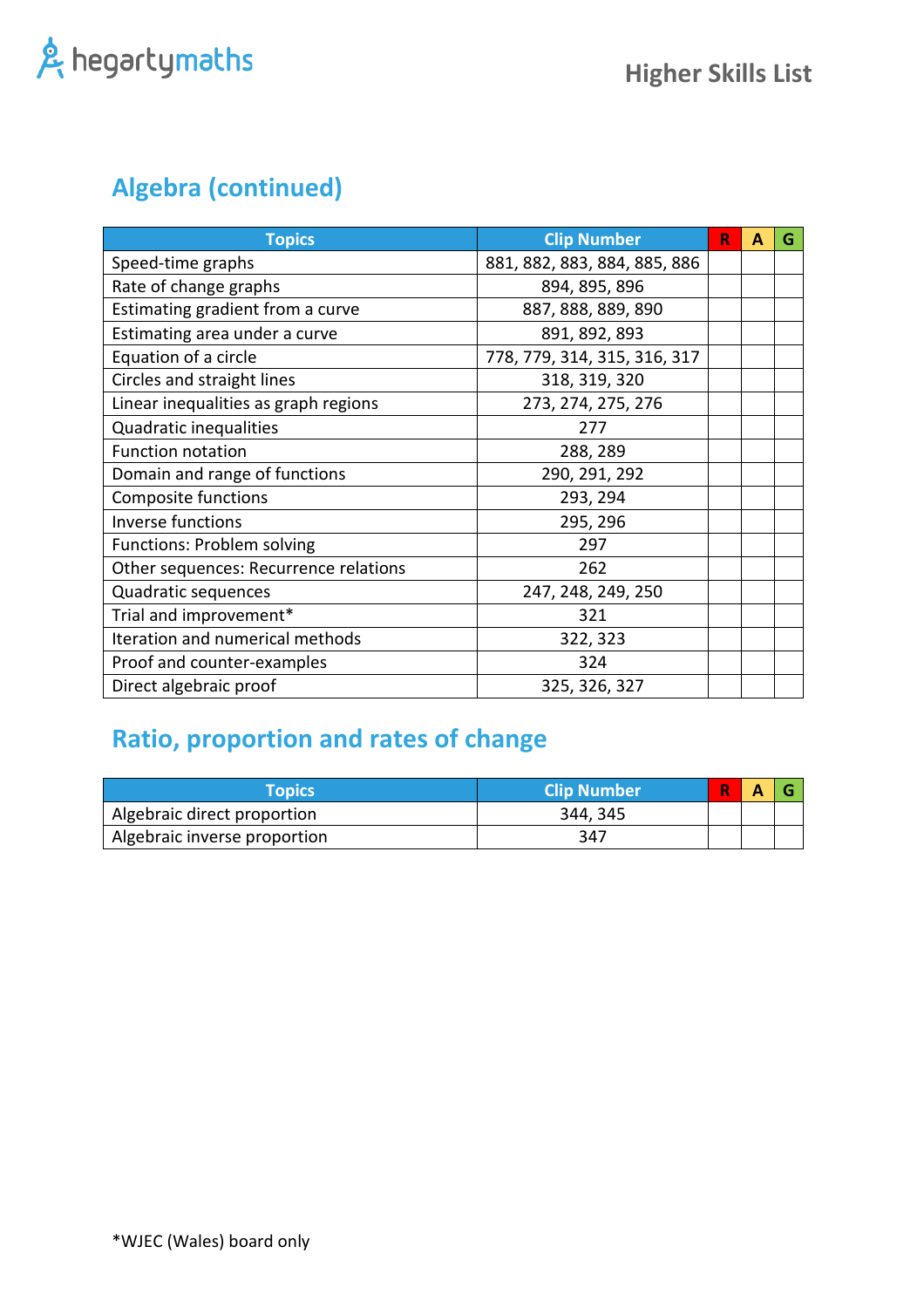#### **Geometry and measures**

| <b>Topics</b>                              | <b>Clip Number</b>       | $\mathbf R$ | A | G |
|--------------------------------------------|--------------------------|-------------|---|---|
|                                            | 684, 685, 686, 687, 688, |             |   |   |
| Congruence proofs                          | 689, 690                 |             |   |   |
| Enlargements                               | 646, 647                 |             |   |   |
| Invariance                                 | 655                      |             |   |   |
| Describe combined transformations          | 656, 657                 |             |   |   |
| Circle theorems: Angles inside a circle    | 593, 594, 595, 596, 597  |             |   |   |
| Circle theorems: Tangents and chords       | 598, 599, 600, 601       |             |   |   |
| Circle theorems multi-step                 | 603, 604, 605, 606       |             |   |   |
| Prove circle theorems                      | 816, 817, 818, 819, 820  |             |   |   |
| Compound units: Density problem solving    | 730, 732, 733            |             |   |   |
| Volume of frustrums                        | 578                      |             |   |   |
| Volume: Problem solving                    | 583                      |             |   |   |
| Similar Shapes: Area                       | 615, 616, 617            |             |   |   |
| Similar Shapes: Volume                     | 618, 619, 620, 621       |             |   |   |
| Pythagoras' Theorem: Problem solving       | 503, 504                 |             |   |   |
| Right-angled trigonometry: Non-calculator  | 306, 845, 846, 847, 848, |             |   |   |
|                                            | 849, 850, 851, 852, 853  |             |   |   |
| Right-angled trigonometry: Problem solving | 513, 514                 |             |   |   |
| 3D Pythagoras                              | 505, 506, 507            |             |   |   |
| 3D trigonometry                            | 854, 855, 856, 857, 858, |             |   |   |
|                                            | 859, 860, 861, 862, 863  |             |   |   |
| Sine rule for area                         | 517, 518, 519            |             |   |   |
| Sine rule                                  | 521, 522, 523, 524, 525  |             |   |   |
| Cosine rule                                | 527, 528, 529, 530       |             |   |   |
| Non-right-angled trigonometry:             |                          |             |   |   |
| Problem solving                            | 532, 533                 |             |   |   |
| Bearings: Sine and cosine rule             | 531                      |             |   |   |
| Vectors: Magnitude                         | 627                      |             |   |   |
| <b>Vectors: Geometry problems</b>          | 628, 629, 630, 631, 632, |             |   |   |
|                                            | 633, 634, 635, 636       |             |   |   |

#### **Probability**

| <b>Topics</b>                  | <b>Clip Number</b>           | R | A |  |
|--------------------------------|------------------------------|---|---|--|
| Product rule for counting      | 671, 672, 673                |   |   |  |
| Conditional probability        | 364, 365, 366, 367, 389, 390 |   |   |  |
| Probability from Venn diagrams | 385, 386, 387, 388, 391      |   |   |  |